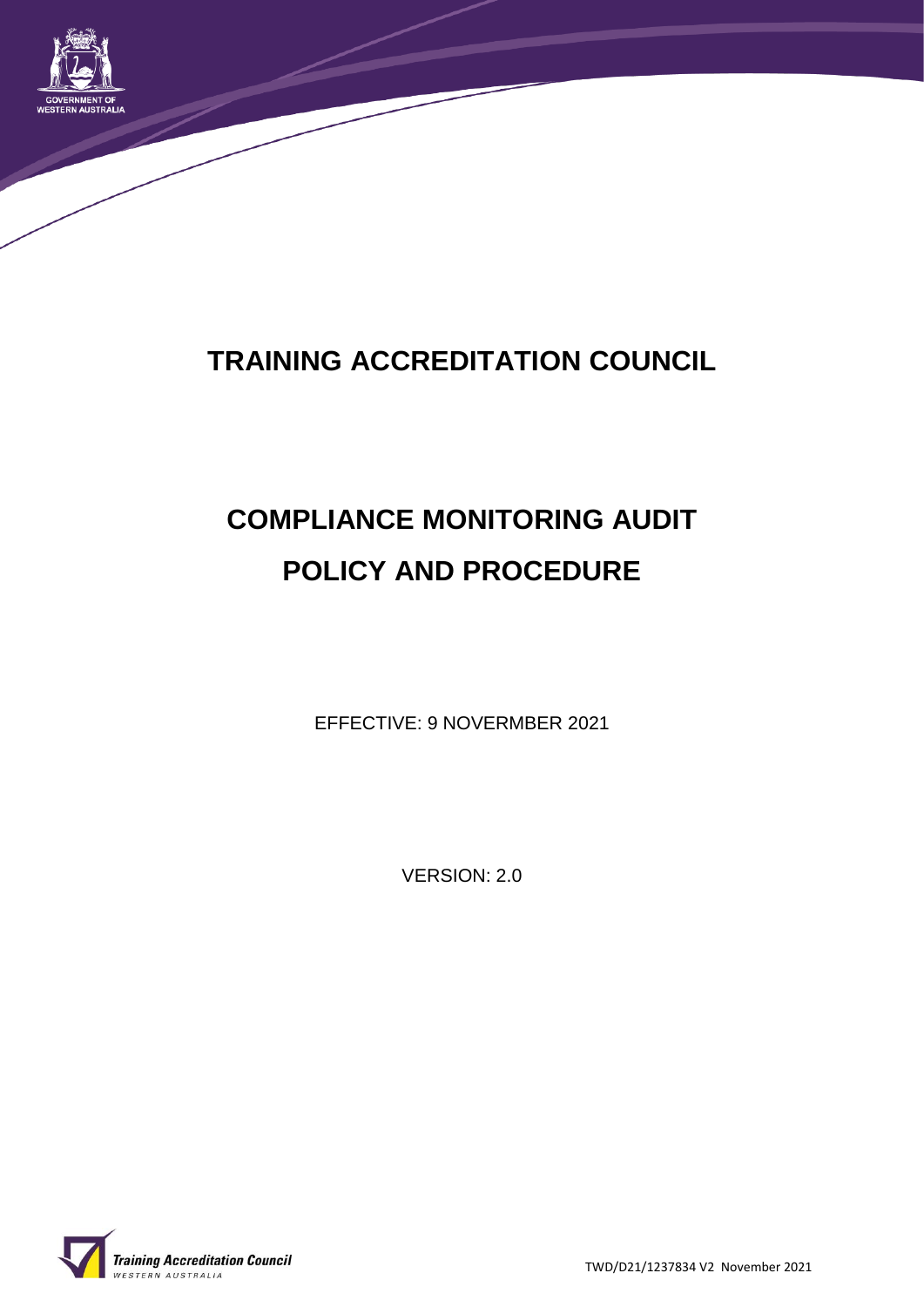## **CONTENTS**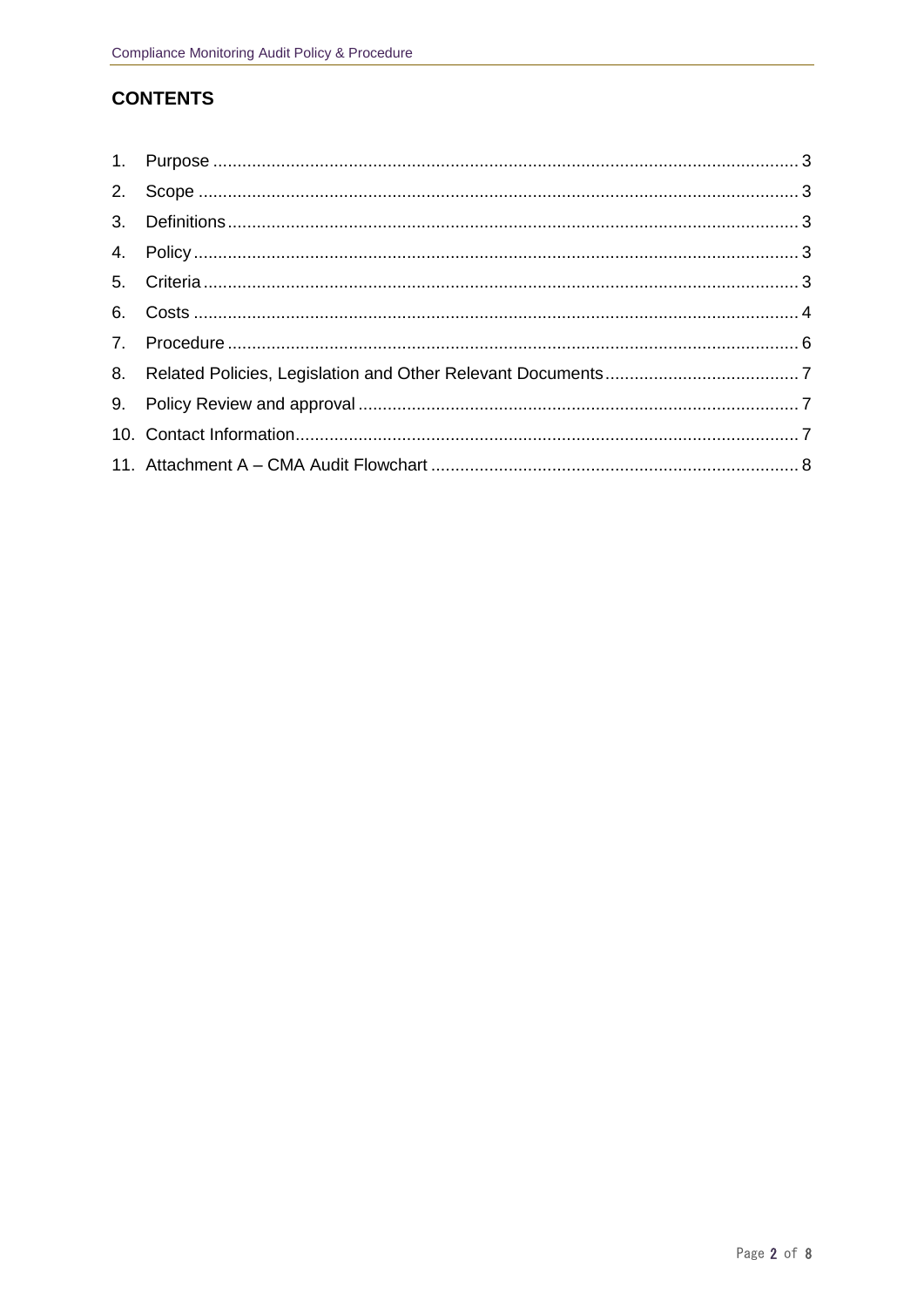## **1. PURPOSE**

This policy outlines the Training Accreditation Council's (the Council) commitment to ensuring Registered Training Organisations (RTOs) registered with the Council achieve ongoing compliance with the *Standards for Registered Training Organisations (RTOs) 2015*.

This policy is underpinned by the *Standards for VET Regulators 2015* and the *Vocational Education and Training Act 1996*.

## **2. SCOPE**

This policy applies to all Council registered RTOs.

## **3. DEFINITIONS**

| <b>Compliance</b>            | The requirements of the Standards for Registered<br>Training Organisations (RTOs) 2015 (Standards for<br>RTOs) have been met, based on the evidence reviewed. |
|------------------------------|---------------------------------------------------------------------------------------------------------------------------------------------------------------|
| Non-compliance               | The requirements of the Standards for RTOs have not<br>been met based on the evidence reviewed for the audit.                                                 |
| <b>Compliance Monitoring</b> | An audit conducted under Division 3 of the Vocational                                                                                                         |
| <b>Audit</b>                 | Education and Training (General) Regulations 2009.                                                                                                            |
| <b>Registered Training</b>   | A training organisation registered by the Council for a                                                                                                       |
| Organisation                 | defined scope and period of registration.                                                                                                                     |

## **4. POLICY**

The Compliance Monitoring Audit (CMA) policy aims to provide an incentive for RTOs with a history of non-compliance to ensure ongoing deployment of corrective actions and maintain compliance with the Standards for RTOs.

CMAs are utilised by the Council to break the cycle of continuing non-compliance in areas where an RTO has been provided with multiple opportunities to demonstrate deployment of corrective actions but has failed to do so.

The ability of the Council to apply CMAs and applicable costs is provided for under r. 26A of the *Vocational Education and Training (General) Regulations 2009* (VET regulations) and came into effect 1 May 2014.

## **5. CRITERIA**

Under the arrangements, RTOs will be considered for a CMA if one or more of the following criteria applies:

- 1. When an RTO has been found critically non-compliant at audit.
- 2. When two consecutive significant or critical non-compliant outcomes have been identified at audit against the same training product/s or industry area within a three-year period.
- 3. When the Council has determined that the outcome of an audit indicates that a broader audit sample is required due to the identification of risks that could be detrimental to those undertaking VET with the provider.
- 4. On application from an RTO for reassessment of the Council's decision to suspend a provider's registration.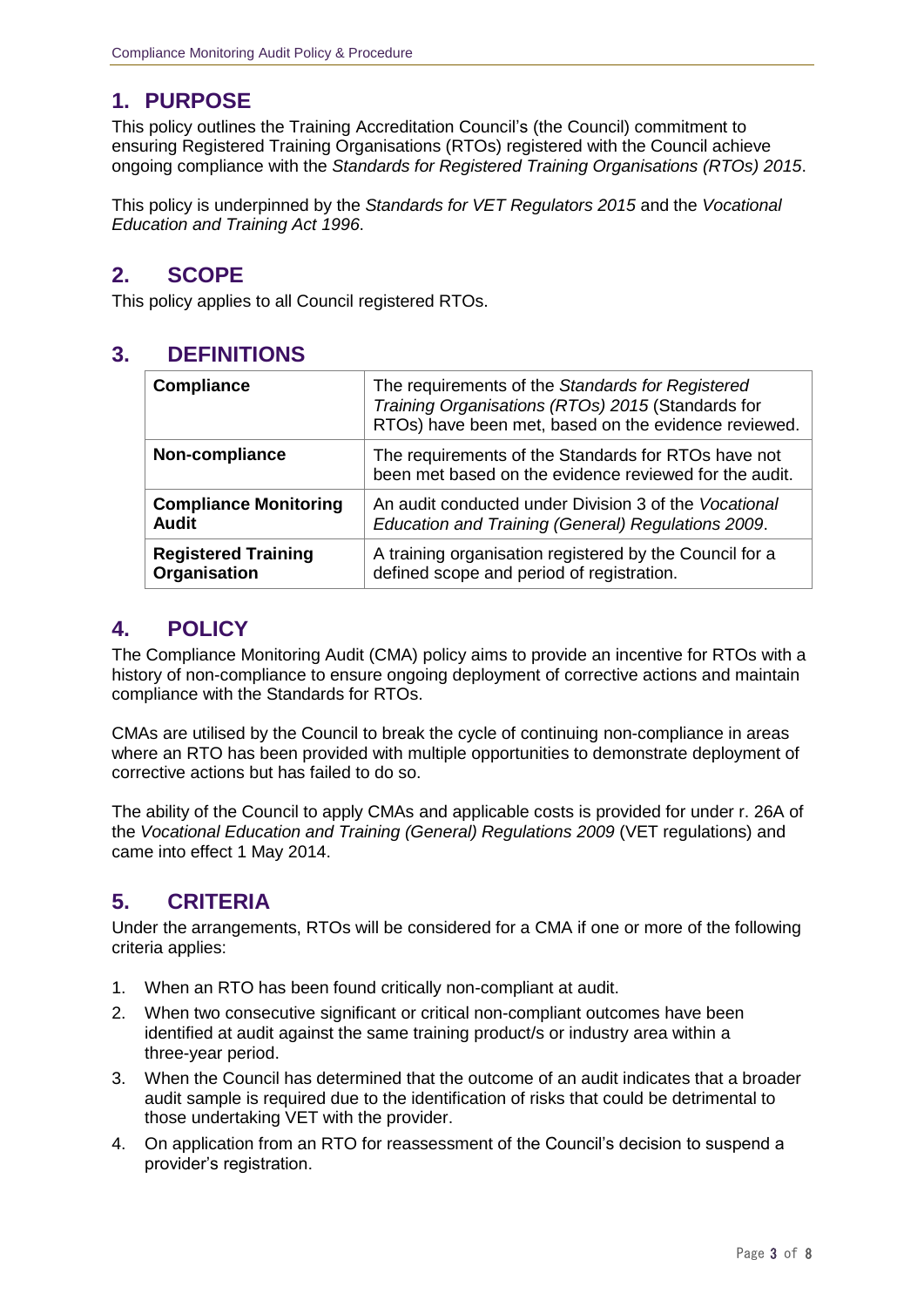#### **1 When an RTO has been found critically non-compliant at audit.**

An overall level of critical non-compliance indicates that based on the evidence reviewed, there is a critical adverse impact on learners and/or consumers of goods and services produced in the training environment or the current (or future) workplace. To ensure that the actions undertaken by the RTO to rectify the non-compliance have been undertaken, a subsequent audit may be required.

#### **2 When two consecutive significant or critical non-compliance outcomes have been identified against the same training product/s or industry area/s within a three year period.**

Consecutive non-compliances in the same training product/s or industry area/s may indicate that there are systemic issues which need to be investigated.

If an overall level of non-compliance is identified as significant at audit, a review will be undertaken to determine if the last audit conducted in this training product/s or industry area/s had an overall level of non-compliance of significant or critical. If this occurred within the previous three years, then the Council may determine that a CMA is to be conducted.

#### **3 When Council has determined that the outcome of an audit indicates that a broader audit sample is required due to the identification of risks that could be detrimental to those undertaking VET with the provider.**

Following a non-compliant audit where risks have been identified, a subsequent audit may be required. The Council may determine that a CMA is to be conducted to review a broader audit sample of the RTO to ensure the risks identified are not detrimental to those undertaking VET with the provider.

A CMA may be required due to findings that indicate a continual trend of significant/critical non-compliance; a number of verified complaints that indicate a trend; or any other reason the Council determines.

#### **4 On application from an RTO for reassessment of the Council's decision to suspend a provider's registration.**

In line with the Council's *Application of Sanctions Policy*, the RTO may apply to remove the suspension. The RTO must apply to the Council in writing for Council's consideration.

## **6. COSTS**

At the end of the audit, the RTO will be invoiced for the cost of the audit as follows:

- \$1000; and
- if the audit exceeds 4 hours, \$250 per subsequent hour; and
- if any part of the audit is conducted outside Australia any additional expenses reasonably incurred by the Council relating to that part of the audit.

The cost of the audit will be calculated based on the total number of hours it took to conduct the audit, including audit preparation and report writing, noting for audits totalling less than four hours, the audit will be charged at \$1000.

**Note**: GST will be applied to Compliance Monitoring Audit charges.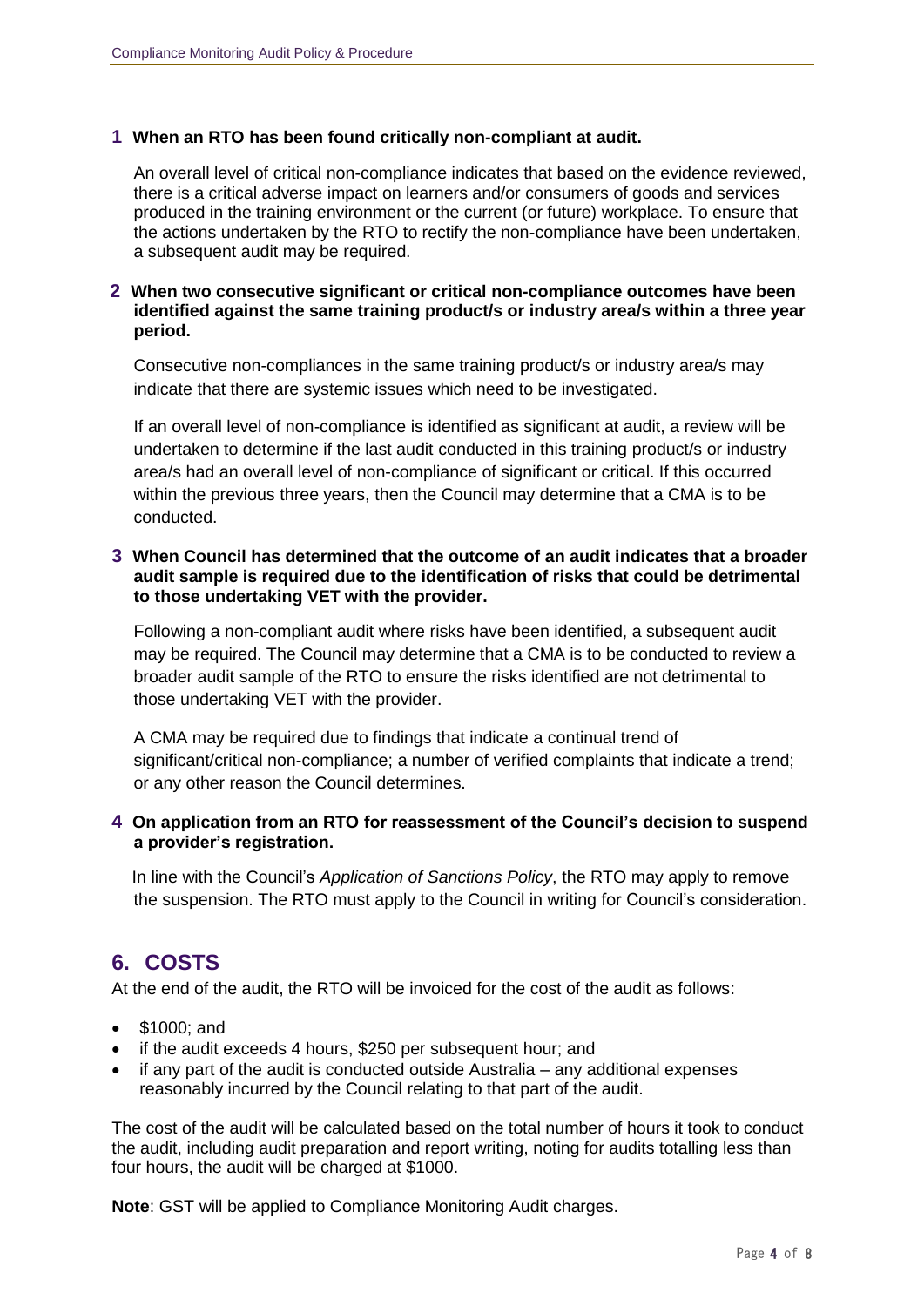Provision to waive the audit costs may be considered by the Council and requires a written request. Written requests are to be forwarded to the Manager Regulation, TAC Secretariat at [tac@dtwd.wa.gov.au.](mailto:tac@dtwd.wa.gov.au) The request must be made in line with r. 26C of the VET Regulations and outline any special or unusual circumstances which cause the charge to be unreasonable or inequitable.

It is important to note that under the VET regulations, special or unusual circumstances to waive fees does not include:

- where the RTO did not consent to the CMA; or
- the RTO did not agree with the outcome of the CMA; or
- the RTO required to pay the charge ceases to be registered.

Under this Policy, the Council will waive all domestic official travel costs associated with the CMA.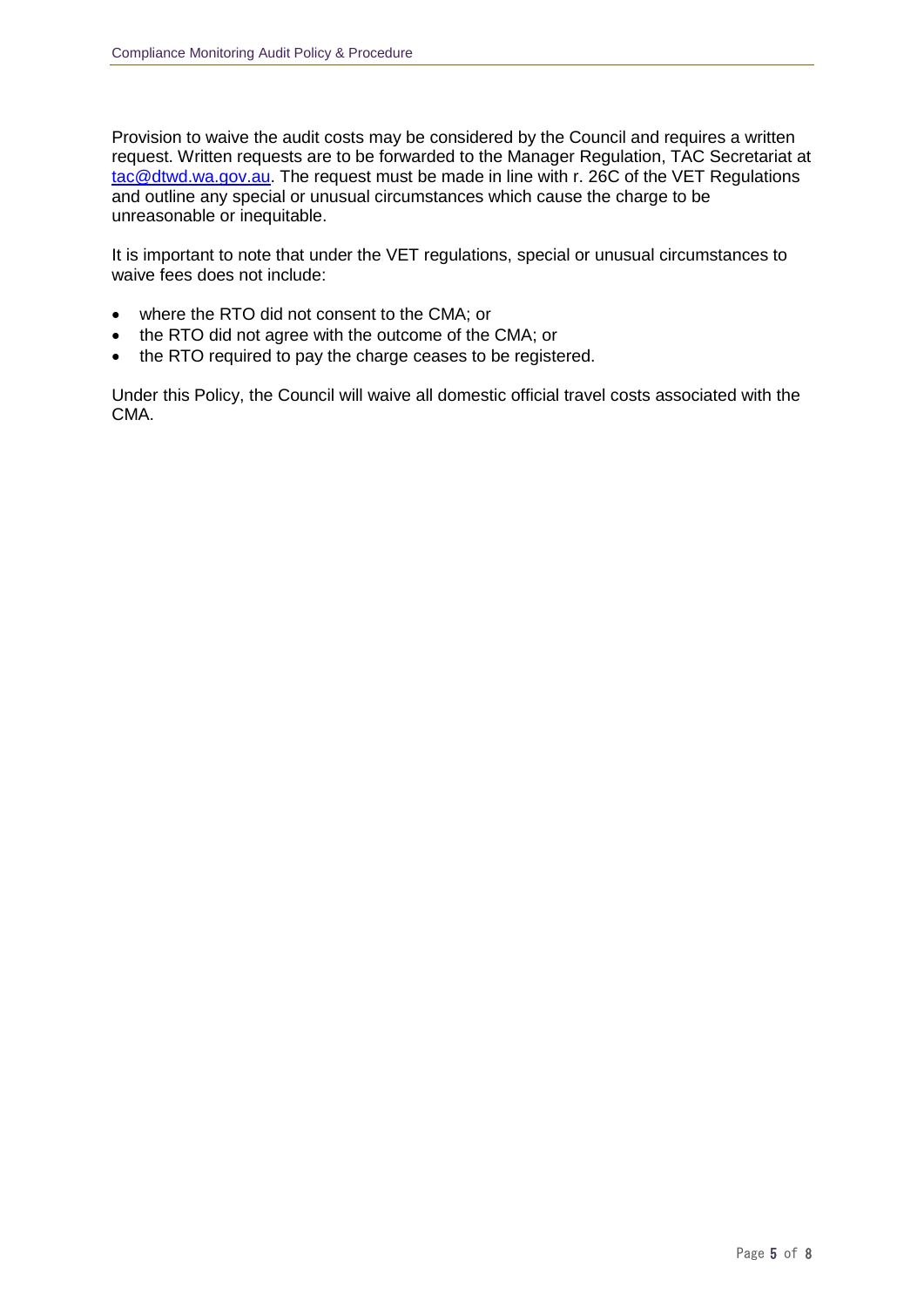## **7. PROCEDURE**

The following guidance on the application of the criteria has been provided to assist RTOs in understanding the CMA Policy.

| <b>Steps</b>               | <b>Description</b>                                                                                                                                                                                                                                                                                                                              |
|----------------------------|-------------------------------------------------------------------------------------------------------------------------------------------------------------------------------------------------------------------------------------------------------------------------------------------------------------------------------------------------|
| <b>A CMA is identified</b> | Criteria 1, 2 and 3:<br>After each audit is conducted, the RTO's audit outcome is<br>assessed to determine if it falls within one or more of the CMA<br>criteria.                                                                                                                                                                               |
|                            | Criterion 4:<br>When an RTO makes an application to the Council for                                                                                                                                                                                                                                                                             |
|                            | reassessment of the Council's decision to suspend a provider's<br>registration, Criteria 4 is automatically identified.                                                                                                                                                                                                                         |
| <b>Council Decision</b>    | If the RTO has been identified as falling within one or more of<br>the CMA criteria, the Council will consider applying a CMA.                                                                                                                                                                                                                  |
|                            | On endorsement of a CMA, the Council will determine the<br>scope of the CMA and when it is to occur. Note, the Council<br>may decide additional training products and clauses may be<br>selected at the time the audit is scheduled if it is deemed<br>warranted.                                                                               |
| <b>CMA Endorsed</b>        | When a CMA is endorsed by the Council, the RTO is provided<br>with the Council's decision, including details of the CMA, in<br>writing.                                                                                                                                                                                                         |
| <b>CMA Commences</b>       | Prior to the CMA commencing, the RTO will be provided with<br>an initial letter which outlines further information regarding the<br>audit. The RTO will also be provided with an estimated audit<br>cost.<br>Note that at this time, the total cost of the audit is an estimate<br>only, based on the number of training products and Standards |
|                            | for RTOs that are to be audited, and is subject to change.                                                                                                                                                                                                                                                                                      |
| <b>Audit Process</b>       | The CMA is conducted in line with the Council's established<br>audit process. For further information on the process visit the<br><b>TAC</b> website.                                                                                                                                                                                           |
| <b>CMA Completion</b>      | On completion of the CMA, the audit report, and if applicable,<br>rectification audit report/s, will be presented to the Council for<br>consideration.                                                                                                                                                                                          |
|                            | An invoice will be issued to the RTO at the completion of the<br>audit outlining the total number of auditing hours (which<br>includes the main and rectification audits). RTOs will not be<br>invoiced for travel costs and any costs associated with<br>observers who may attend the audit.                                                   |
|                            | All invoices are to be paid within 14 days of invoice date.<br>Invoices not paid by the due date may be recovered in a court<br>of competent jurisdiction as a debt due to the State.                                                                                                                                                           |
| <b>CMA Outcome</b>         | The outcome of the RTO's CMA may indicate a further CMA is<br>required.                                                                                                                                                                                                                                                                         |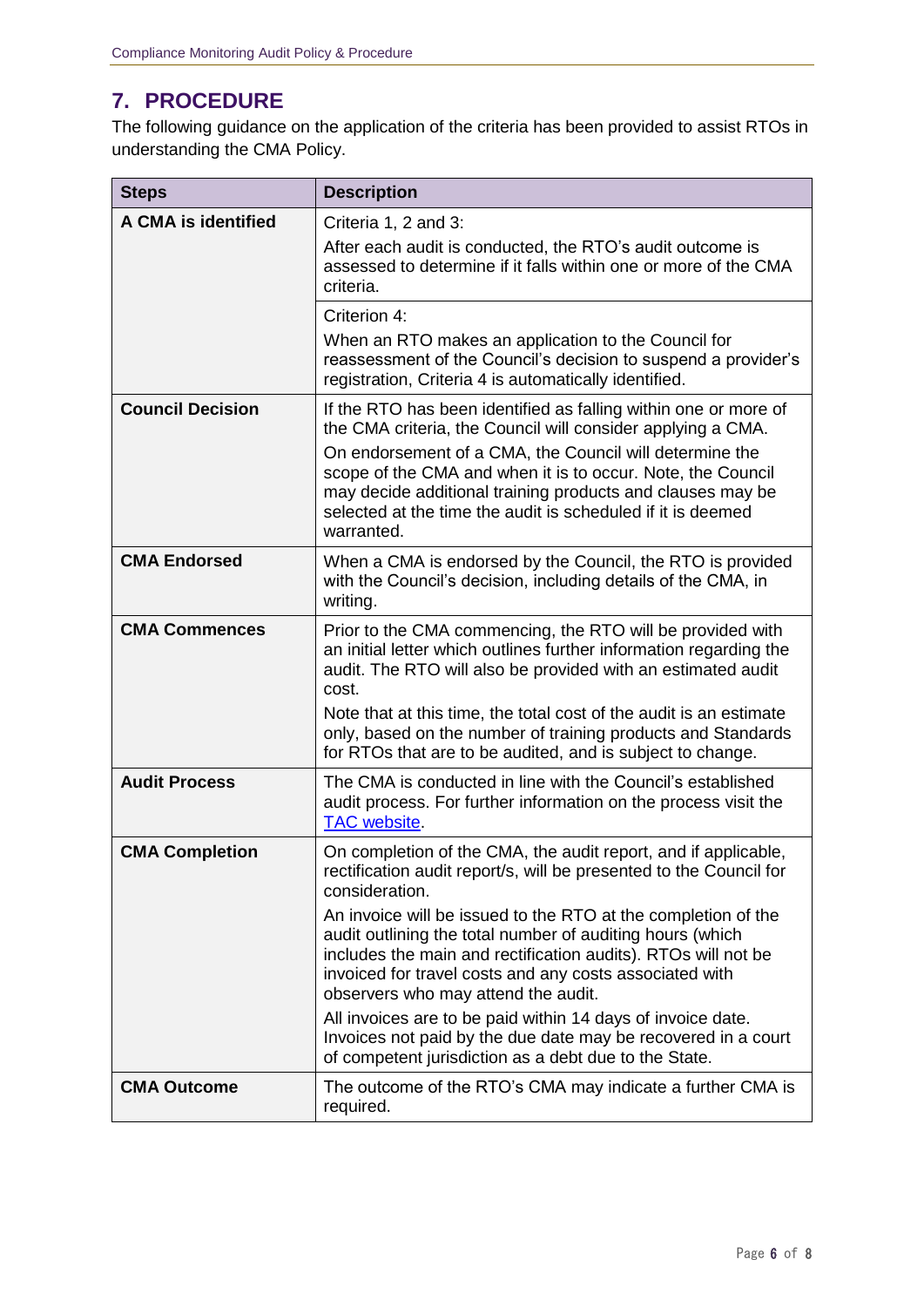## **8. RELATED POLICIES, LEGISLATION AND OTHER RELEVANT DOCUMENTS**

*Standards for Registered Training Organisations (RTOs) 2015 Standards for VET Regulators 2015 Vocational Education and Training Act 1996 Vocational Education and Training (General) Regulations 2009* Policy and Procedure for the Application of Sanctions

## **9. POLICY REVIEW AND APPROVAL**

Council approval is required for this policy.

The policy will be reviewed annually from the date of endorsement.

Where amendments following a review are significant and change the overall intent of the policy, the policy will be submitted to the Council for endorsement.

#### **RECORDKEEPING AND PUBLICATION**

The date of approval will be entered electronically and the document made final in Content Manager.

An electronic version of policy will be available on the TAC website.

## **10. CONTACT INFORMATION**

Manager Regulation P: 08 9224 6510 E: [tac@dtwd.wa.gov.au](mailto:tac@dtwd.wa.gov.au)